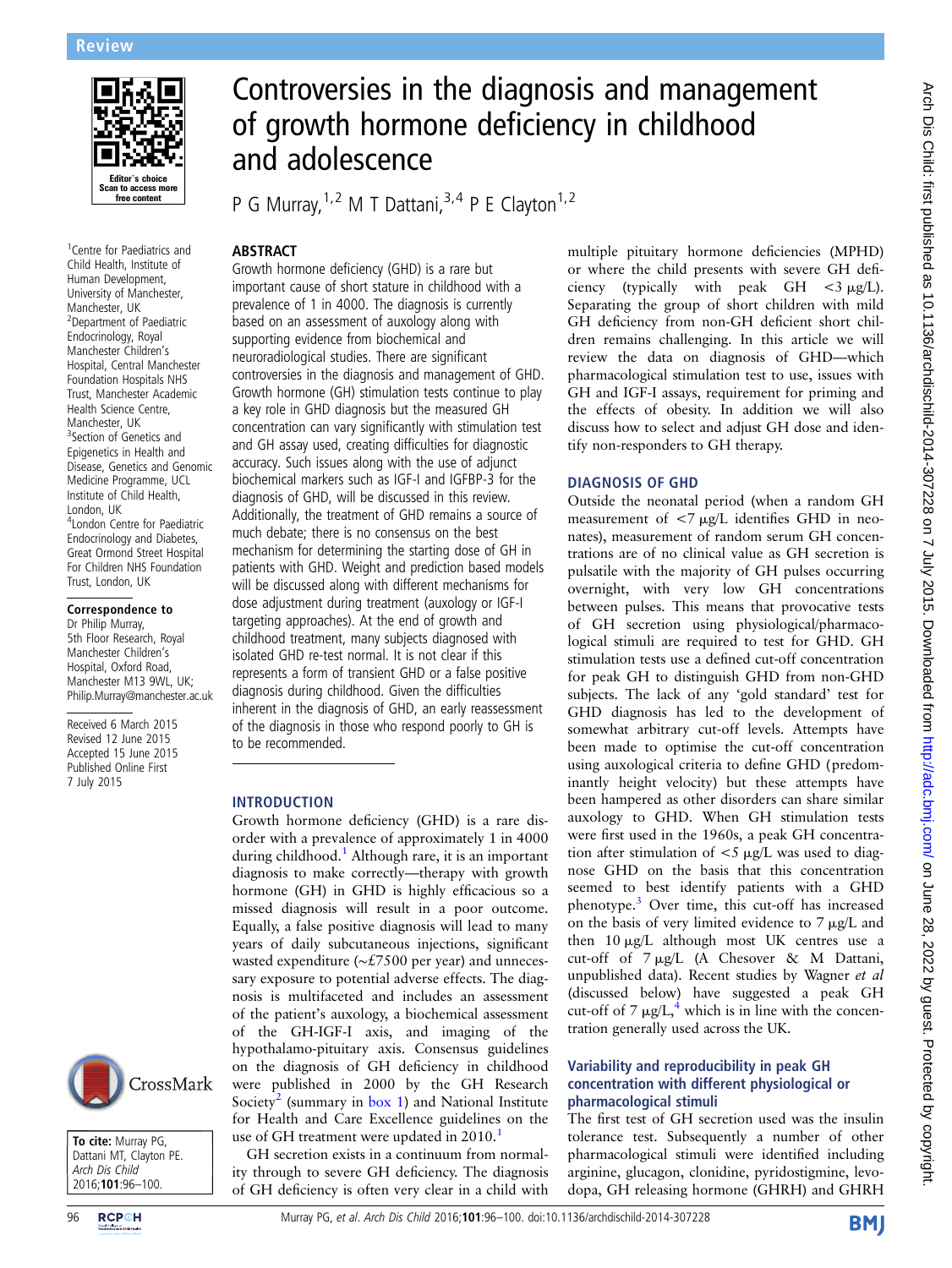<span id="page-1-0"></span>combined with arginine. Physical stimuli of GH secretion included sleep and exercise, but these have largely been abandoned as tests of GH secretion because of a lack of reproducibility. Most of the pharmacological tests are associated with side effects such as nausea, hypotension and somnolence. Very rarely, the insulin tolerance test has been associated with death due to hypoglycaemia or its overtreatment with high concentra-tions of dextrose, as has the glucagon test.<sup>[5](#page-4-0)</sup> In the UK the glucagon test and arginine stimulation test remain the most commonly used in clinical practice.

Ghigo et  $d^{6}$  $d^{6}$  $d^{6}$  have conducted the most comprehensive study to date comparing 10 different GH stimulation tests in 472 children without GHD. Mean peak GH concentrations varied between tests from 9.7  $\mu$ g/L to 61.8  $\mu$ g/L. Excluding combined stimulation tests, all the tests incorrectly classified some subjects as GH deficient. Using a cut-off of  $7 \mu g/L$ , false positive rates varied between 8.9% and 23.7%, depending on the test used, and increased to 14.9–49% when the cut-off was increased to 10 mg/L. Variability in peak GH concentration also occurs between tests when used to investigate children with short stature.<sup>[7](#page-4-0)</sup> In addition to variability between the GH stimulation tests used, the reproducibility of stimulation tests is poor.<sup>8</sup>

Current UK guidelines recommend the use of two pharmacological tests for the diagnosis of idiopathic isolated GHD (see box 1). This strategy is used to improve diagnostic accuracy given the large number of false positive diagnoses from single stimulation tests in normal children.

## Box 1 Consensus guidelines on the diagnosis and treatment of growth hormone (GH) deficiency in childhood and adolescence (GH Research Society<sup>2</sup>)

#### When to consider investigation for GH deficiency

- 1. Severe short stature, defined as a height more than 3 SD below the mean.
- 2. Height more than 1.5 SD below the mid-parental height.
- 3. Height more than 2 SD below the mean and a height velocity over 1 year more than 1 SD below the mean for chronological age, or a decrease in height SD of more than 0.5 over 1 year in children over 2 years of age.
- 4. In the absence of short stature, a height velocity more than 2 SD below the mean over 1 year or more than 1.5 SD sustained over 2 years; this may occur in growth hormone deficiency (GHD), presenting in infancy, or in organic acquired GHD.
- 5. Signs indicative of an intracranial lesion.
- 6. Signs of MPHD.
- 7. Neonatal symptoms and signs of GHD.

## Investigations

- 1. Once hypothyroidism has been excluded testing should proceed with a GH stimulation test and measurement of IGF-I±IGFBP-3 concentrations.
- 2. Pituitary MRI is required in all confirmed patients with GH deficiency in addition to those with known or suspected intracranial tumours, optic nerve hypoplasia/septo-optic dysplasia or other neurodevelopmental anomalies.
- 3. For isolated GHD two independent provocation tests are required. In those with a history of defined central nervous system pathology, history of irradiation, genetic defect known to cause GHD or multiple pituitary hormone deficiency, one GH test will suffice.

## GH neurosecretory dysfunction and measurement of spontaneous GH secretion

As an alternative to GH stimulation tests, some groups began to assess physiological GH secretion using 12-h or 24-h profiles. This test requires hospital admission overnight and requires blood sampling every 20 min. The reproducibility of 24-h GH profiles is superior to that of GH stimulation tests but it differentiates poorly between GH deficient and normal short children and has a lower sensitivity, failing to identify 57% of children classified as GHD via stimulation testing.<sup>9</sup>

GH neurosecretory dysfunction is defined as an abnormal 24-h GH secretory profile (reduced number of GH pulses and reduced pulse amplitude) in the presence of a low IGF-I concentration, auxology compatible with a diagnosis of GHD, bone age delay of at least 2 years and a normal GH stimulation test. A diagnosis of neurosecretory dysfunction should only be considered where the clinical presentation is strongly consistent with GHD, including structural abnormalities of the pituitary gland on MRI, but the pharmacological stimulation test is normal.

## Interassay variability and GH assay standardisation

Technical as opposed to biological variability in peak GH is created through the use of different assay techniques. The UK National External Quality Assessment Scheme assesses variability across 96 clinical laboratories; in 1998 they reported a worsening overall variability in GH measurement over time with a geometric coefficient of variation of 25%. This would result in a sample of GH with a mean measured concentration of  $7 \mu g/L$ being reported by different laboratories with a range between 5  $\mu$ g/L and [10](#page-4-0)  $\mu$ g/L.<sup>10</sup> Similar results have been reported in Germany, Finland and Japan.<sup>[11](#page-4-0)</sup>

This interassay variability is thought to be the result of the molecular heterogeneity of GH, variability in reference preparation used and effects of GH binding protein (GHBP). Each immunoassay will differ in the relative detection of the multiple GH variants present in serum due to alternative splicing, polymerisation and complexing with other molecules[.12](#page-4-0) The first two reference preparations used to calibrate GH assays used pituitary derived GH while standards produced from recombinant human GH were later introduced—each reference preparation contained different potencies of GH. Up to 50% of GH is bound in serum to GHBP and modern assays using monoclonal antibodies may be affected when the epitope of the antibody is obscured by the binding of GH to GHBP. Variations in GHBP within the physiological range have been found to significantly affect the GH con-centration detected.<sup>[13](#page-4-0)</sup> The net effect of this assay variability can lead to significant differences in the diagnosis of GH deficiency between laboratories with the proportion classified as normal varying from 21% to 57% depending upon the assay used.<sup>[14](#page-4-0)</sup>

Measurement of GH by mass spectrometry (MS) has the potential to circumvent many of the problems associated with immunoassays as it allows recognition by analyte mass rather than epitope. MS measurement of GH has been demonstrated to be completely independent of the serum concentration of  $GHBP<sup>15</sup>$  $GHBP<sup>15</sup>$  $GHBP<sup>15</sup>$  and, unlike immunoassays, has the potential to establish a reproducible and sustainable cut-off concentration.

Wagner *et al*<sup>[4](#page-4-0)</sup> recently re-examined the cut-off concentrations for the diagnosis of GHD for six currently available commercial immunoassays and for a MS based assay in 52 short children (without GHD) and 44 children diagnosed with GHD and treated with GH. Importantly, height standard deviation score (SDS) at stimulation test and height SDS at follow-up were comparable in both groups indicating that the classification of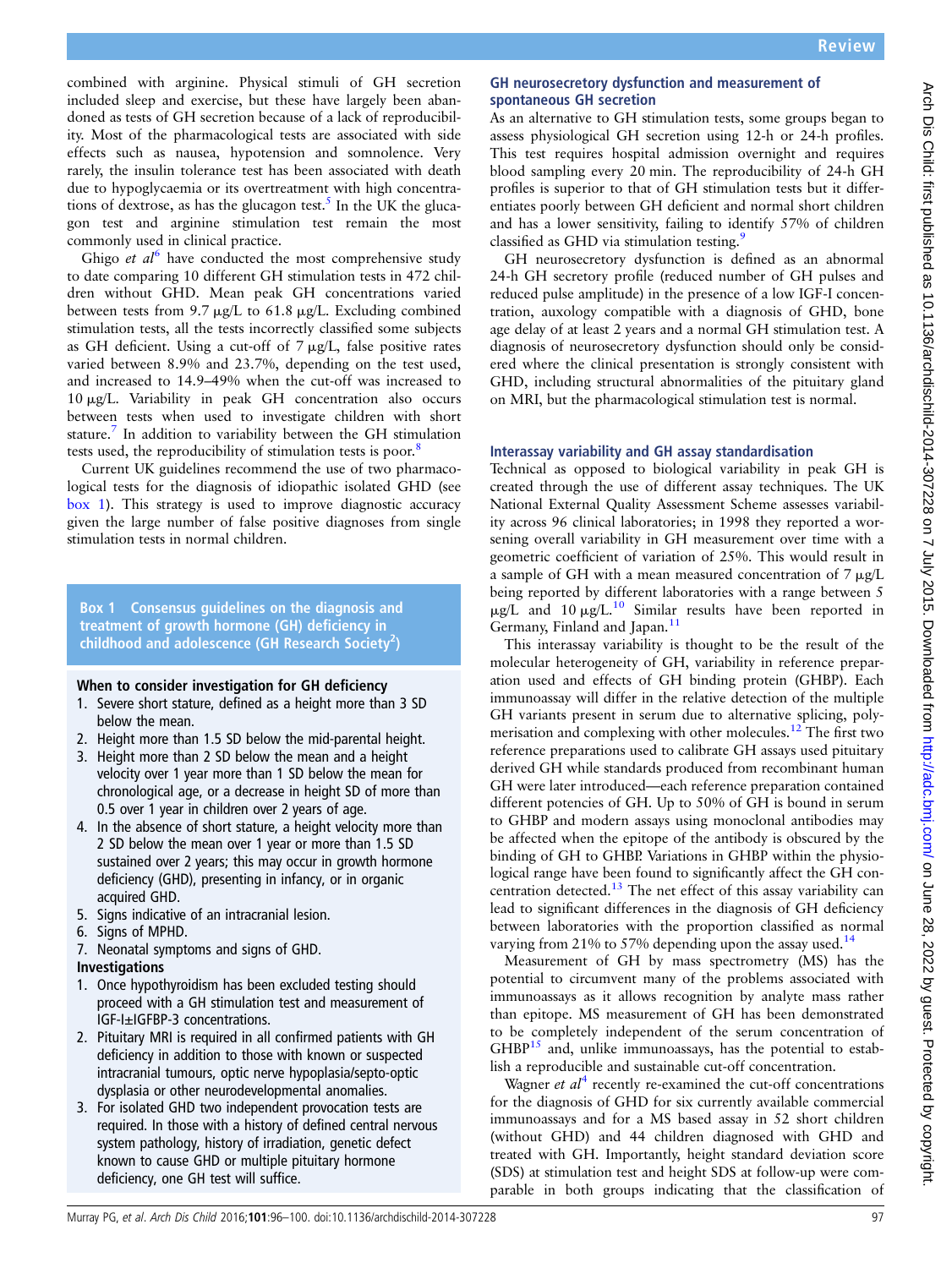<span id="page-2-0"></span>children into the non-GHD group was highly likely to be accurate. Serum samples from each child were re-examined on the iSYS assay and an optimal cut-off limit of  $7.09 \mu g/L$  was identified and converted via regression equations to cut-off values for five other commercially available assays. An MS based assay was assessed in a subset of 30 patients and a cut-off concentration was derived from the iSYS cut-off by regression analysis. Table 1 lists the diagnostic cut-off values for each of the commercial assays and for the MS based assay.

#### Priming for GH stimulation tests

During puberty the activation of the hypothalamo-pituitary gonadal axis leads to a large increase in the circulating concentration of sex steroids that augments the pulse amplitude of GH secretion, and increases IGF-I concentrations and anterior pituitary size. Children in the peripubertal period and those with delayed puberty often display a decrease in growth velocity and short stature prompting an endocrine assessment. GH testing in this group frequently yields subnormal results but follow-up has indicated that many re-test with normal GH secretion upon reassessment.[16](#page-4-0) These data led to the suggestion that the primary pathology in these patients was sex steroid deficiency, with a probable diagnosis of constitutional delay. The use of oestrogen or testosterone to prime the GH axis prior to pharmacological stimulation tests has been demonstrated to increase peak GH concentrations and reduce false positive rates in healthy prepubertal subjects from 39% to  $5\%$ .<sup>[17](#page-4-0)</sup> There is evidence from one follow-up study of 50 patients that not treating children with subnormal unprimed GH stimulation tests but normal primed GH stimulation tests does not result in an impaired final height.<sup>1</sup>

Within paediatric endocrinology there are two opposing schools of thought about priming: the first is that priming reduces the false positive rate of GH stimulation tests in peripubertal patients and should be used. The second and opposite view is that priming only briefly augments the GH response which then returns to suboptimal concentrations and may result in failure to treat children with transient peripubertal GH deficiency. As a result there are three strategies applied to priming by paediatric endocrinologists:

- 1. No priming
- 2. Sex steroid priming for children with pubertal delay (prepubertal at 13–14 years in boys and 11–12 years in girls)
- 3. Sex steroid priming for all prepubertal children (boys >9 years, girls >8 years, this can be based either on chronological age or bone age)

| <b>Table 1</b> Cut-off limits for the diagnosis of growth hormone |
|-------------------------------------------------------------------|
| deficiency for six commercially available growth hormone assays   |
| and one mass spectrometry assay                                   |

| Assay                          | Cut-off limit $(\mu q/L)$<br>7.77 |
|--------------------------------|-----------------------------------|
| Immulite 2000 (Siemens)        |                                   |
| AutoDELFIA (Perkin-Elmer)      | 7.44                              |
| Mass Spectrometry T12 fragment | 7.43                              |
| iSYS (IDS)                     | 7.09                              |
| Liasion (DiaSorin)             | 6.25                              |
| Mass Spectrometry T6 fragment  | 5.48                              |
| Dxl (Beckman Coulter)          | 5.15                              |
| ELISA (Mediagnost)             | 5.14                              |
| BC-IRMA (Beckman Coulter)      | 4.32                              |

Internationally around a third to half of paediatric endocrinologists routinely prime peripubertal children prior to GH stimulation testing.

Common protocols for priming include intramuscular injection of testosterone (100 mg intramuscular, 7–10 days) before testing for boys and the administration of oral oestrogen (eg, 10–20  $\mu$ g ethinyloestradiol) for 48–72 h prior to testing in girls. In order to avoid the need for an injection (potentially with an additional hospital visit) some paediatric endocrinologists will prime boys with oestrogen preparations such as stilboestrol or ethinyloestradiol.

## **Obesity**

UK prevalence data indicate that 14% of UK children aged 2– 15 years are classified as obese and 28% as overweight. Extensive data in the adult population indicated that spontaneous and stimulated GH secretion is reduced in obesity and has led to the development of different cut-off levels for the diagno-sis of GHD in obese or overweight adults.<sup>[19](#page-4-0)</sup> Likewise it is clear in childhood that obesity is linked to reduced spontaneous GH secretion, $20$  reduced peak GH concentrations to stimulation testing $21$  and increased rates of diagnosis of GHD compared with lean subjects of similar stature and IGF-I concentrations.<sup>[21](#page-4-0)</sup> A proportion of this increase in GHD diagnosis in obese subjects is likely to be the result of false positive tests due to their obesity, and there is therefore a need for BMI specific cut-off levels for peak GH concentrations during pharmacological stimulation testing in childhood and puberty.

#### Measurement of IGF-I and IGFBP-3

Serum IGF-I is mainly derived from the liver under the control of GH and circulates bound to the IGF binding proteins (IGFBPs). There are six classical IGFBPs of which IGFBP-3 is the major serum carrier of IGF-I. Unlike GH, serum concentrations of IGF-I and IGFBP-3 are stable throughout the day. Typically, total IGF-I concentrations in serum are measured via techniques that dissociate IGF-I from its binding proteins. The efficiency of this process or diseases affecting serum IGFBP concentrations, such as diabetes or renal impairment, can influence the total serum IGF-I concentration measured.

Serum IGF-I concentrations vary with age and, unfortunately, the normal range for serum IGF-I concentrations in young children overlaps with the range found in children with GHD. Additionally IGF-I concentrations are reduced in children with poor nutrition, hypothyroidism, chronic disease, renal failure and diabetes. They also rise dramatically during puberty; thus in the child with delayed puberty and low growth velocity the IGF-I concentration for age may appear low, although the bone age-adjusted and puberty stage-adjusted IGF-I concentration would be normal.

IGFBP-3 concentrations were thought to be potentially superior to measurement of IGF-I alone as IGFBP-3 is less nutritionally sensitive than IGF-I. Multiple studies have, however, found no difference in IGFBP-3 concentrations between GHD and non-GHD subjects,<sup>[22](#page-4-0)</sup> with a poor sensitivity at 50% and no advantage over measurement of IGF-I alone.<sup>2</sup>

#### Neuroimaging

The presence of an abnormality within the hypothalamopituitary axis provides powerful supporting evidence for a diagnosis of GHD. The most common radiological finding in GHD children is a variable combination of an ectopic posterior pituitary gland, anterior pituitary hypoplasia and a thin or interrupted pituitary stalk.[24](#page-4-0) Other abnormalities associated with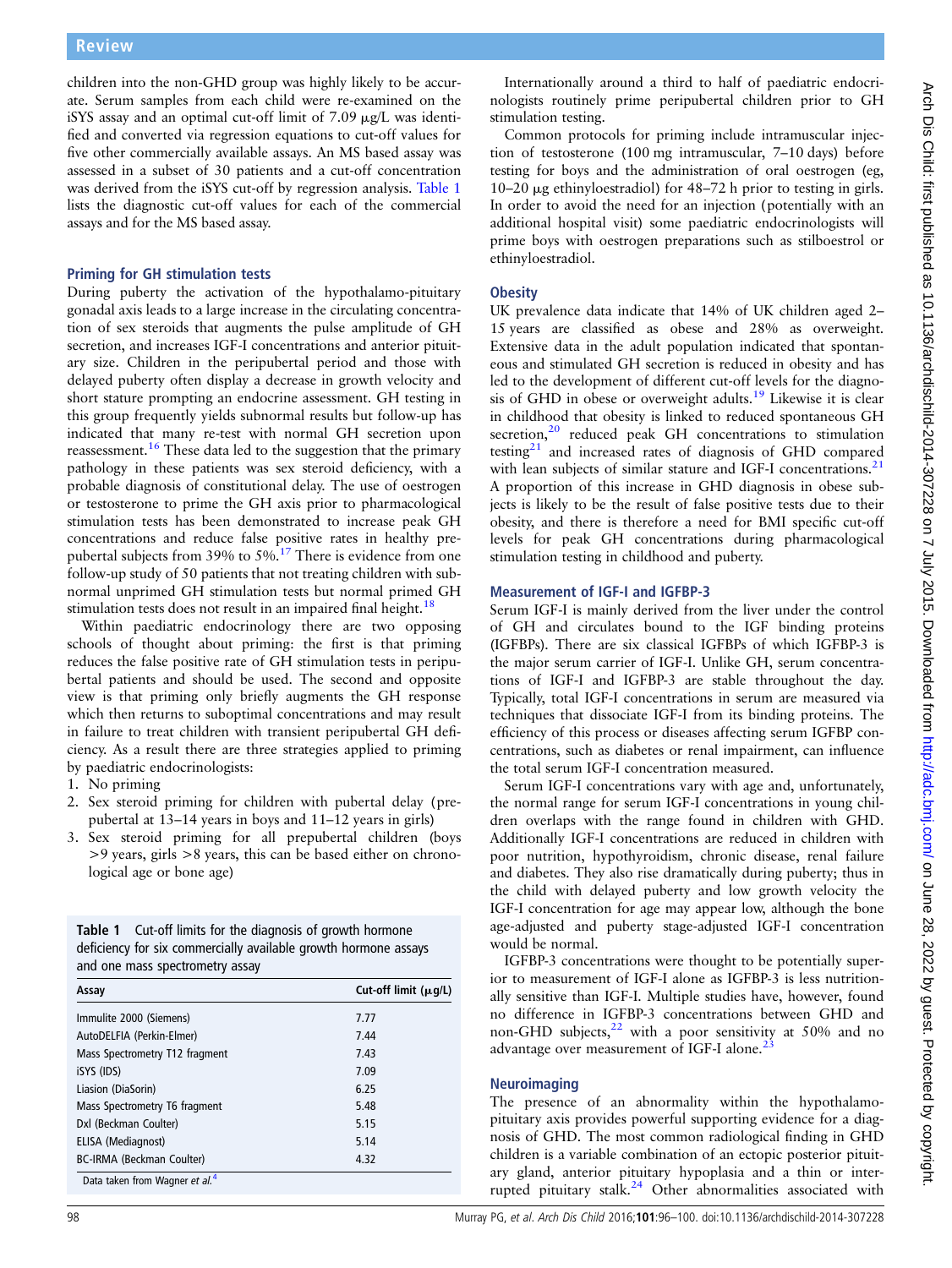GHD include hypothalamo-pituitary axis tumours such as craniopharyngioma, septo-optic dysplasia, corpus callosum hypoplasia/agenesis, holoprosencephaly, thickened pituitary stalk (seen in Langerhans cell histiocytosis and germinoma) and the presence of an empty sella.

## Genetic investigations

Mutations in GH1, GHRHR and RNPC3 have been identified in patients with isolated  $GHD^{25}$  $GHD^{25}$  $GHD^{25}$  which may be associated with a normal MRI scan. $25$  The identification of a genetic mutation is particularly useful in supporting the diagnosis in cases of isolated GHD with a normal pituitary MRI. There are many other genes associated with GHD along with other pituitary deficiencies (POU1F1, PROP1, LHX3, LHX4, HESX1, OTX2, SOX2, SOX3, GLI2, GLI3, FGFR1, FGF8 and PROKR2) which are associated with additional clinical and radiological features. With the increasing clinical availability of genetic technologies such as whole exome and whole genome sequencing, screening for mutations to provide confirmation of the diagnosis of GHD is likely to increase.

#### STARTING DOSE OF GH AND DOSE ADJUSTMENT

Even within subjects with GHD there is a wide response to GH therapy, which is likely to be due to compliance issues, variability in the degree of GHD and in the patient's tissue responsiveness to GH. The licensed dose of GH for GHD is 0.7–1.0 mg/  $m^2$ /day (23–39 µg/kg/day).<sup>[1](#page-4-0)</sup> While some endocrinologists will use a fixed dose of GH, most will now use an auxology based dosing approach. This would normally involve starting at the lower end of this dose range and then titrating upwards (keeping within the dose range) based on the patient's response to therapy with measurement of IGF-I concentrations to ensure the patient was not overtreated or undertreated.

Dose titration was initially based on weight and growth velocity, but titration based on IGF-I concentrations has also been analysed. Where IGF-I titration is used, the clinician adjusts GH dose to a target IGF-I concentration irrespective of growth rate and usual range of GH dose. One open label IGF-I dosing trial randomising children to either a fixed dose or to targeted IGF-I concentrations of either 0 SD or  $+2$  SD<sup>[26](#page-4-0)</sup> found no significant differences in mean GH dose or 1st year ΔHeight SDS between the fixed dose and IGF-I targeted to 0 SD groups. The children targeted to an IGF-I concentration of  $+2$  SD had a significantly improved 1st year ΔHeight SDS, but required a mean GH dose of 91 mg/kg/day to achieve this. There are very few safety data using GH at such high doses and thus this approach cannot be recommended at the present time.

The major current alternative strategy to auxology or IGF-I based dosing is prediction model based dosing. There are three major prediction models for response to GH in GHD children (Kabi International Growth Study, Cologne and Göteburg models—the latter two models including biochemical tests not routinely performed in the UK) and each uses auxological and biochemical data. A prospective randomised trial comparing individualised dosing using the Göteburg prediction model to fixed weight based dosing did not identify any difference in overall growth response or GH dose between groups although the variability in response (the number of high and low responders) was reduced. $<sup>2</sup>$ </sup>

#### END OF GROWTH ASSESSMENT

Currently, re-testing of GH status at end of growth is recommended by the European Society for Paediatric Endocrinology guidelines for all patients with GHD except those with

panhypopituitarism (defined as four or five hormone deficiencies).[28](#page-4-0) Diagnosis of GHD during the transition period is beset by the same problems as those affecting the diagnosis of childhood GHD. Guidelines differ on suggested cut-offs for GHD diagnosis during transition, with American guidelines using adult cut-off values for the diagnosis of GHD  $(3 \mu g/L)$ , European Society for Paediatric Endocrinology guidelines suggesting a cut-off of 5 mg/L and GH Research Society guidelines suggesting a cut-off of  $6 \mu g/L$ . The proportion of patients diagnosed as GHD who subsequently re-test with a peak GH  $>10 \mu g/L$  (ie, not GHD by any cut-off) has been reported as high as 60% in patients with idiopathic isolated GHD and 22% among patients with an ectopic posterior pituitary. $2^9$  The reasons for the high proportion of patients who are apparently increasing their GH secretion are likely to be multifactorial. Long-term exposure to sex steroids may have augmented pituitary size and GH secretion, some children may have had a form of transient GHD and some patients may have been incorrectly diagnosed with GHD given the problems associated with biochemical testing outlined previously.

#### POOR RESPONDERS TO GH TREATMENT

Given the expense of GH treatment and the difficulties outlined with diagnostic tests, it is vital to identify those patients who respond poorly to treatment and reassess the diagnosis in this group. There are many suggested definitions of poor response to treatment (for review see Bang et  $al^{30}$ ) but no consensus on which definition to use. In the 2010 National Institute for Health and Care Excellence guidance, a recommendation was made to stop treatment where growth velocity increases less than 50% from baseline in the [1](#page-4-0)st year of treatment.<sup>1</sup> Depending on the definition used, the proportion of children with isolated GHD classified as poor responders can vary between 13% and 36%.<sup>[30](#page-4-0)</sup> Variability in response to treatment may be due to poor compliance, environmental exposures or genetic differences in GH responsiveness.

#### CONCLUSIONS AND RECOMMENDATIONS

GHD remains a diagnosis principally based around the history, clinical features and auxology supported by biochemical and neuroradiological studies. Problems continue to exist with GH and IGF-I assays for standardisation, reproducibility and interassay variability. There are also problems with variability and reproducibility of the pharmacological stimulation tests. The best recent data on the selection of an optimal peak GH concentration comes from Wagner *et al*<sup>[4](#page-4-0)</sup> and the cut-offs for each assay derived in that paper can be used where local assay and testspecific data are unavailable. With respect to priming, it is the authors' practice to prime with sex steroids prior to GH testing in all prepubertal girls aged >8 years and boys aged >9 years based on chronological age ([box 2\)](#page-4-0).

Most paediatric endocrinologists will select a starting dose at the lower end of the recommended range and titrate upwards based on auxology and IGF-I concentrations. Titrating to IGF-I concentrations appears to be no more effective than standard dosing unless the target is placed at the upper end of the IGF-I reference range. Such a target inevitably results in more children with supraphysiological IGF-I concentrations and the use of higher doses of GH where we have no long-term safety data. While prediction models can reduce the variability of response to GH therapy, they have not been shown to improve the overall response to treatment and also result in a small number of children being treated with doses of GH above those for which longterm safety data are available. The authors do not routinely use